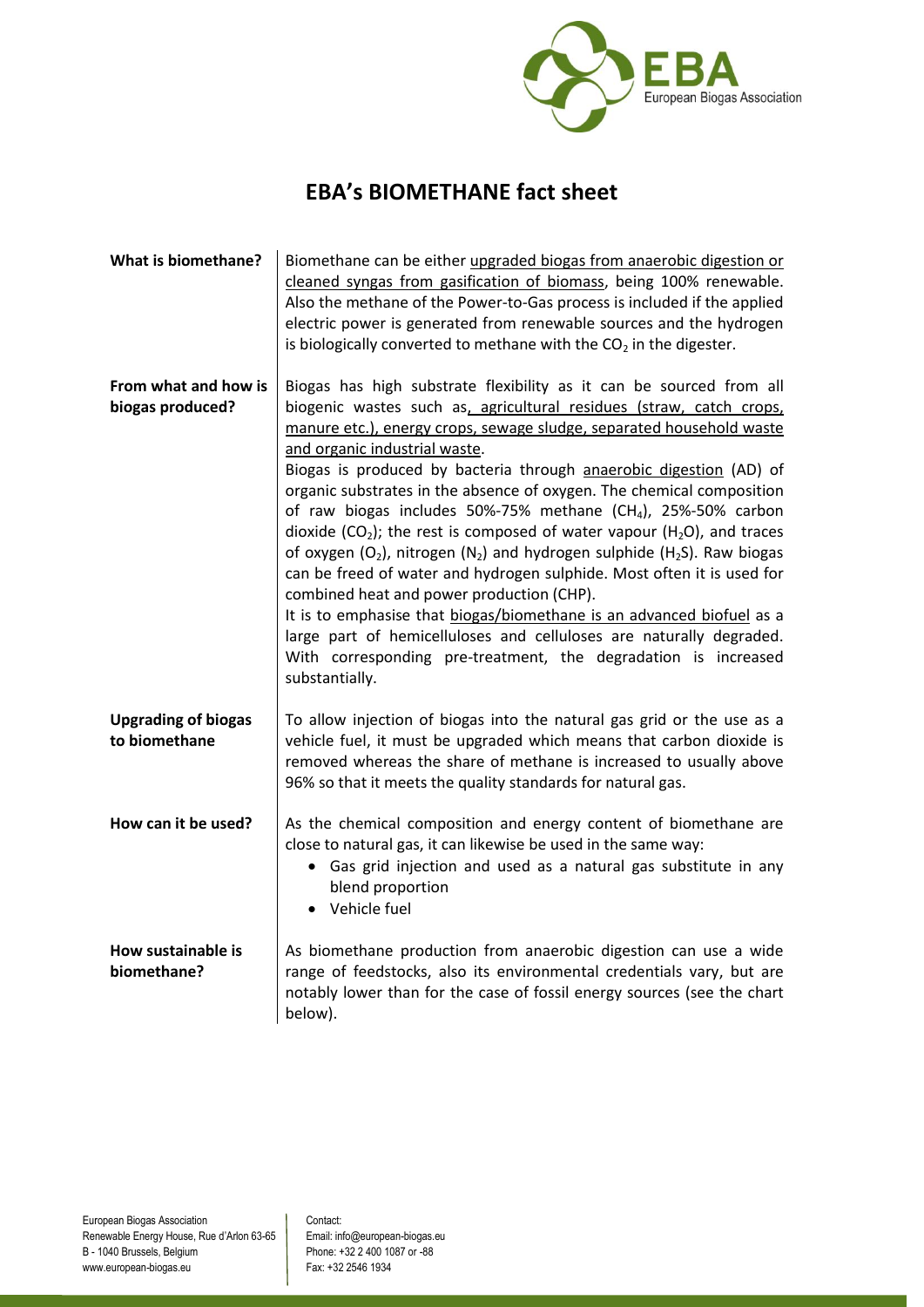



 $^{\rm 1}$  AT, CH, DE, DK, ES, FI, FR, HU, IS, IT, LU, NL, NO, SE, UK

 $^2$  AT, CH, DE, ES, FI, FR, LU, NL, NO, UK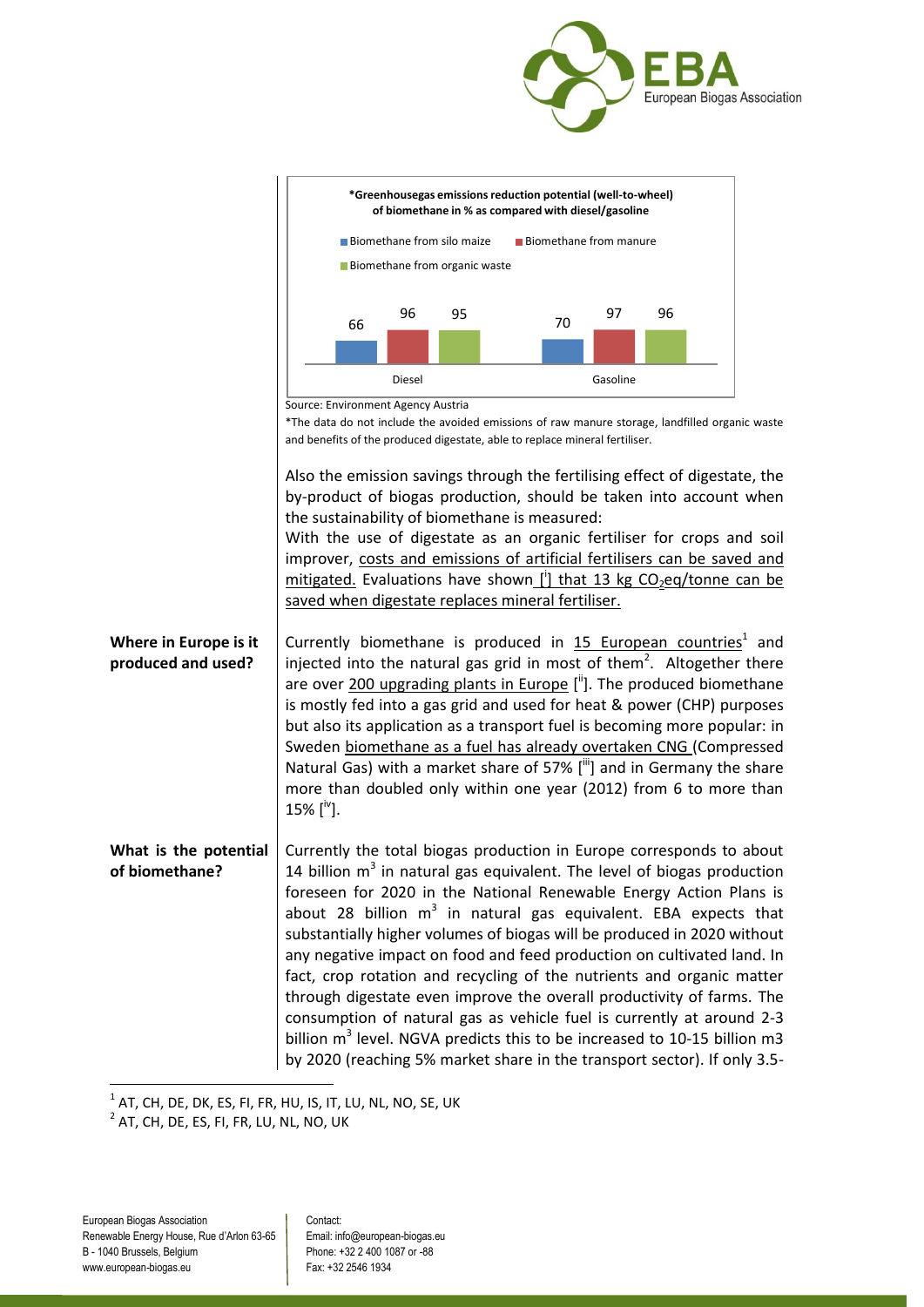

5.4% of biogas would be upgraded to motor fuel quality in 2020, this volume would be enough for reaching 10% renewable share in CNG/LNG vehicle fuel consumption or 0.5% share in total transport energy consumption.

**What are the advantages and opportunities?** Biomethane is a commercially viable fuel under condition that it is exempt of tax and/or granted with other financial incentives: it can rely on existing natural gas infrastructure and the upgrading technology is mature and proven. The green gas provides Europe with several advantages: it contributes to the European climate targets by reduced  $CO<sub>2</sub>$  eq emissions and improved air quality (while fossil fuels are replaced, particulate (< PM10) and NOx emissions are massively reduced), and it advances security of supply and European energy independency from (unstable) third countries. Furthermore, the use of digestate as a fertiliser closes the nutrient cycle in regional ecosystems and saves the CO2 emissions that would be released by the production of mineral fertilisers. Biogas and biomethane production also generates green jobs through increased regional and agricultural employment  $[{}^{v}$ ]. Biomethane is moreover the  $most$  energy efficient biofuel  $[$ <sup>vi</sup>] and already now the first broadly available second generation biofuel.

**What are the challenges (and solutions)?**

EBA is substantially engaged in removing some of the major hurdles hindering the full deployment of biomethane:

- Insufficient financial incentives: The current national support schemes, set up for renewable energies, tend to be limited to green electricity while green gas is often left outside these systems. Moreover, taxation schemes across Europe should offer similar incentives for biomethane as for liquid biofuels (on energy unit basis). The future Directive on Energy Taxation as well as support schemes should acknowledge the important role that biomethane plays in decarbonising the European energy sector.
- Lack of cross-border cooperation: different technical standards and certification schemes as well as reluctance of Member States to benefit from the EU's cooperation mechanisms (laid down in Renewable Energy Directive) hamper the development of crossborder trade. Within the EU project GreenGasGrids, EBA contributes to the creation of a platform for the national biomethane registries to help removing cross-border barriers. The EU should support by all available means cross-border cooperation which would also foster the internal energy market.
- Lack of a common European gas quality standard for the gas grid access: All countries injecting biomethane into the grid have developed national quality standards. Unfortunately, they differ considerably among each other. The CEN working group (TC408) which was mandated by the European Commission in 2010 and